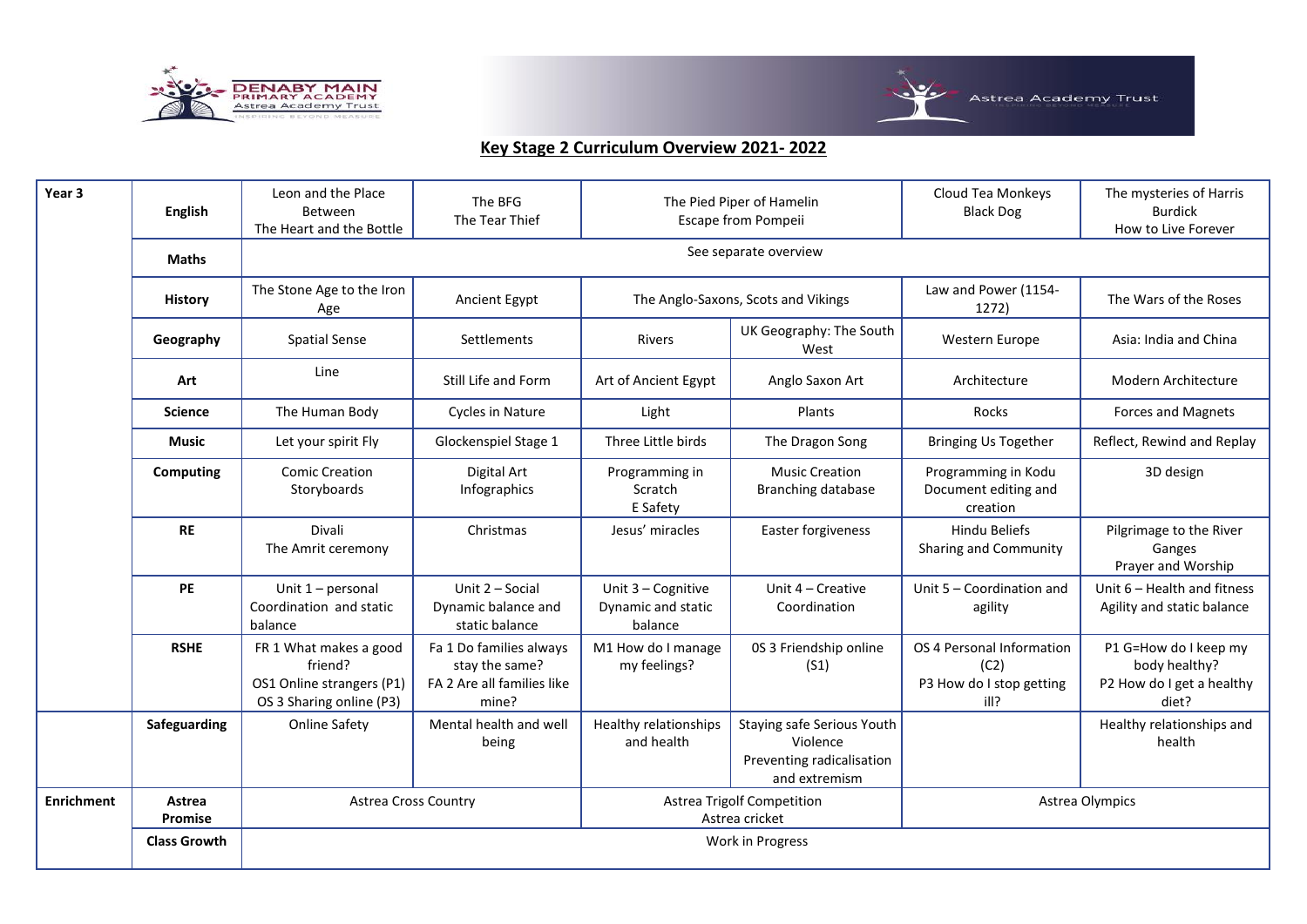



| Year 4/5          | <b>English</b>      | The Iron Man<br>Varmints                                                                                     | The lion the witch and<br>the wardrobe<br>Jabberwocky                                                                           | FaRther<br>Until I met Dudley                                                    | Winter's Child<br>The Selfish Giant                   | The Lion and the Unicorn<br>Odd and the Frost Giants        | Jonathan Swift's Gulliver<br>Shackleton's Journey         |  |
|-------------------|---------------------|--------------------------------------------------------------------------------------------------------------|---------------------------------------------------------------------------------------------------------------------------------|----------------------------------------------------------------------------------|-------------------------------------------------------|-------------------------------------------------------------|-----------------------------------------------------------|--|
|                   | <b>Maths</b>        |                                                                                                              |                                                                                                                                 |                                                                                  | See separate overview                                 |                                                             |                                                           |  |
|                   | <b>History</b>      | <b>Ancient Greece</b>                                                                                        |                                                                                                                                 | Life in Ancient Rome                                                             | The Rise and Fall of Rome                             |                                                             | The Stuarts                                               |  |
|                   | Geography           | <b>Spatial Sense</b>                                                                                         | Mediterranean Europe                                                                                                            | Eastern Europe                                                                   | UK Geography: Northern<br>Ireland                     | UK Geography: London and<br>the South East                  | Asia-Japan                                                |  |
|                   | Art                 | Light                                                                                                        | Space                                                                                                                           | Design                                                                           | <b>Monuments of Ancient</b><br>Rome                   | Monuments of the<br><b>Byzantine Empire</b>                 | Embroidery, Needlework and<br>Weaving                     |  |
|                   | <b>Science</b>      | The Human Body                                                                                               | <b>Classification of Plants</b><br>and Animals                                                                                  | Ecology                                                                          | Sound                                                 | States of Matter and the<br>Water Cycle                     | Electricity                                               |  |
|                   | Music               | Mamma Mia                                                                                                    | Glockenspiel Stage 2                                                                                                            | Stop!                                                                            | Lean on Me                                            | Blackbird                                                   | Reflect, Rewind and Replay                                |  |
|                   | <b>Computing</b>    | Animation                                                                                                    | Programming in Scratch                                                                                                          | Internet research<br>Inside a computer                                           | Data handling<br>E-safety                             | 3D design                                                   | Video Editing<br><b>Ebook Creation</b>                    |  |
|                   | <b>RE</b>           | <b>Beliefs and Practices</b>                                                                                 | Christmas                                                                                                                       | Passover                                                                         | Easter                                                | Rites of Passage and good<br>works                          | Prayer and worship                                        |  |
|                   | PE                  | Unit $1$ – personal<br>Coordination and static<br>balance                                                    | Unit 2 - Social<br>Dynamic balance and<br>static balance                                                                        | Unit 3 - Cognitive<br>Dynamic and static<br>balance                              | Unit 4 - Creative<br>Coordination                     | Unit 5 - Coordination and<br>agility                        | Unit 6 - Health and fitness<br>Agility and static balance |  |
|                   | <b>RSHE</b>         | F2 3 Are all friends the<br>same?<br>FR 3 Are friendships<br>always fun?<br>M2 Are we happy all the<br>time? | C1 How do we make the<br>world fair?<br>C2 Where do you feel like<br>you belong?<br>C3 How can we help the<br>people around us? | OS 5 Digital media<br>(N1)<br>Os6 Verifying content<br>and echo chambers<br>(N3) | FA 3 How should we treat<br>people who are different? | 0S 1 Control and consent<br>(S1)                            | 0S2 Protecting our identity<br>(P1)                       |  |
|                   | Safeguarding        | Preventing bullying<br>Promoting positive<br>behaviour<br>Healthy relationships                              | Mental health and well<br>being<br>Serious Youth violence                                                                       | Online safety                                                                    | Staying safe<br>Healthy relationships and<br>health   | Online safety<br>Preventing radicalisation<br>and extremism | Online safety                                             |  |
| <b>Enrichment</b> | Astrea<br>Promise   | <b>Astrea Cross Country</b>                                                                                  |                                                                                                                                 | Astrea cricket<br>Astrea Olympics                                                |                                                       |                                                             |                                                           |  |
|                   | <b>Class Growth</b> | Work on progress                                                                                             |                                                                                                                                 |                                                                                  |                                                       |                                                             |                                                           |  |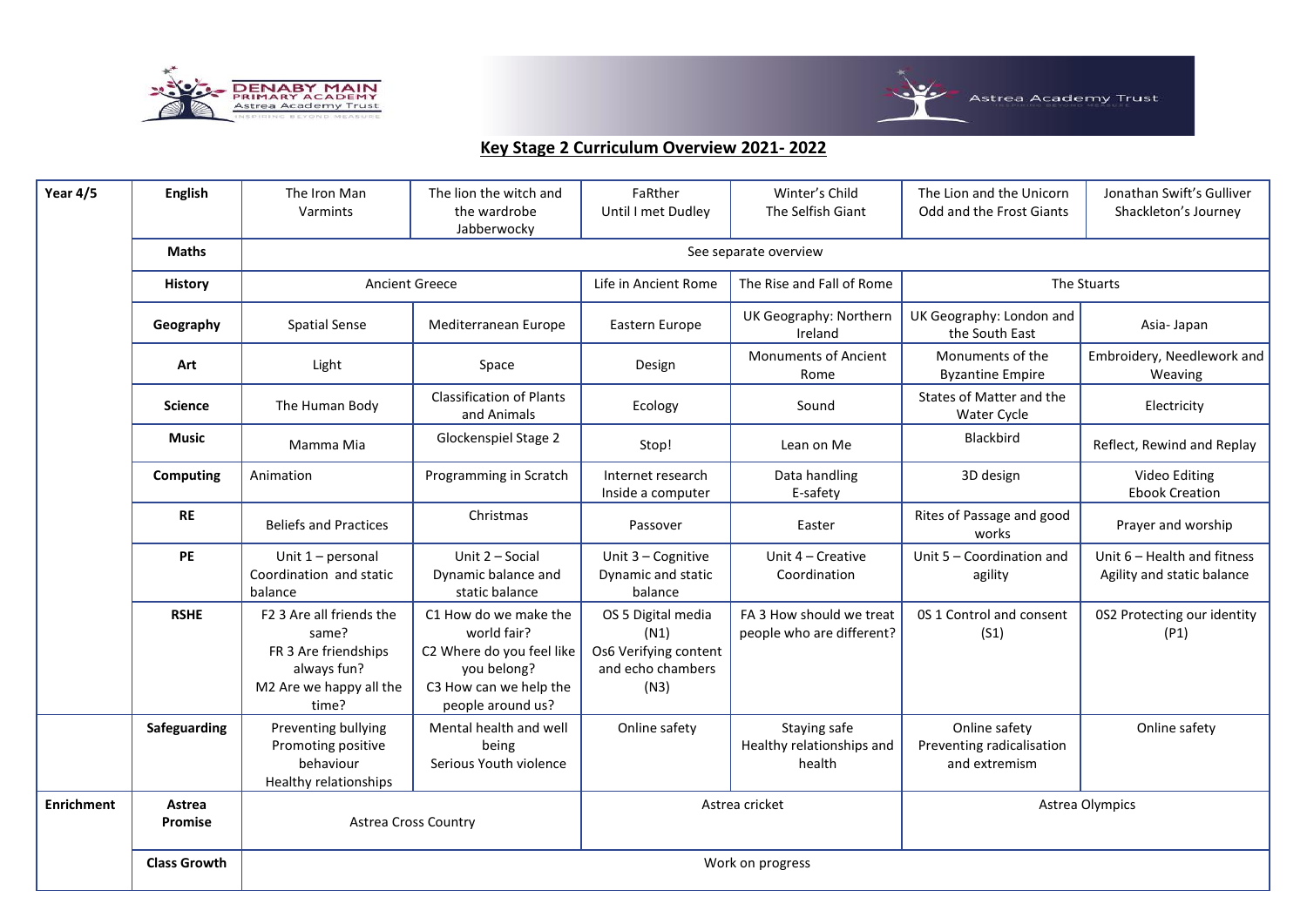



| <b>Year 5/6</b> | <b>English</b> | Can we save the Tiger?<br>The Lost Happy Endings                                                                     | The Man who Walked<br>Between the towers<br>The Invention of Hugo<br>Cabret | The Sleeper and the<br>Spindle<br>Grimm Tales for<br>Young and Old                                                                                                                                                  | The Arrival<br>Otto, Autobiography of a<br>Teddy Bear | Romeo and Juliet<br>Unspoken                                          | The Last Wild<br>Firebird                                 |  |
|-----------------|----------------|----------------------------------------------------------------------------------------------------------------------|-----------------------------------------------------------------------------|---------------------------------------------------------------------------------------------------------------------------------------------------------------------------------------------------------------------|-------------------------------------------------------|-----------------------------------------------------------------------|-----------------------------------------------------------|--|
|                 | <b>Maths</b>   | See separate overview                                                                                                |                                                                             |                                                                                                                                                                                                                     |                                                       |                                                                       |                                                           |  |
|                 | <b>History</b> | The Early British Empire                                                                                             | The Transatlantic Slave<br>Trade                                            | The Industrial<br>Revolution                                                                                                                                                                                        | The Victorian Age                                     | World War I                                                           | The Suffragettes                                          |  |
|                 | Geography      | <b>Spatial Sense</b><br>Note: Teachers may to<br>extend Yr6 children by<br>looking at Yr 6 Spatial<br>skills content | <b>Mountains</b>                                                            | British Geography:<br>East<br>Anglia, Midlands,<br>Yorkshire,<br>Humberside<br>Note: When in 2022-<br>23 cycle, teachers may<br>wish to<br>teach this to Yr 5 only<br>and teach Yr 6 British<br>Geographical Issues | Australia                                             | New Zealand and the<br>South<br>Pacific                               | Local Study                                               |  |
|                 | Art            | Style in Art                                                                                                         | <b>Islamic Art and</b><br>Architecture                                      | Art from Western<br>Africa                                                                                                                                                                                          | Chinese Painting and<br>Ceramics                      | <b>Print Making</b>                                                   | Take One Picture - National<br>Gallery Extended project   |  |
|                 | <b>Science</b> | The Human Body                                                                                                       | <b>Materials</b>                                                            | <b>Living Things</b>                                                                                                                                                                                                | Forces                                                | Astronomy                                                             | Meteorology                                               |  |
|                 | <b>Music</b>   | Livin on a prayer                                                                                                    | Classroom Jazz                                                              | Make me feel your<br>love                                                                                                                                                                                           | The Fresh Prince of Bel<br>Air                        | Danicn in the Street                                                  | Reflect, Rewind and Replay                                |  |
|                 | Computing      | Unit $1$ – personal<br>Coordination and static<br>balance                                                            | Unit 2 - Social<br>Dynamic balance and<br>static balance                    | Unit 3 - Cognitive<br>Dynamic and static<br>balance                                                                                                                                                                 | Unit 4 - Creative<br>Coordination                     | Unit 5 - Coordination and<br>agility                                  | Unit 6 - Health and fitness<br>Agility and static balance |  |
|                 | <b>RE</b>      | <b>Belief into Action</b><br>Prayer and Worship                                                                      | Christmas                                                                   | <b>Beliefs and moral</b><br>values<br><b>Hindu Beliefs</b>                                                                                                                                                          | Easter                                                | Prayer and worship<br>Beliefs and moral values                        | Beliefs and practices                                     |  |
|                 | PE             | Computers past and<br>present<br>Graphic design                                                                      | Programming in Scratch                                                      | <b>Binary Code</b><br>Image Editing                                                                                                                                                                                 | Python Programming<br>Language<br>E safety            | <b>HTML</b><br>Machine learning and Al                                | Web design                                                |  |
|                 | <b>RSHE</b>    | Fa1 Why do some people<br>get married?                                                                               | FR 1 What makes a close<br>friend?                                          | FR 3 Can we be<br>different and still be<br>friends?                                                                                                                                                                | OS 3 Meeting strangers<br>online (P4)                 | P3 How can we stay fit and<br>healthy?<br>P3 Can I avoid getting ill? | G1 How will my body change<br>as I get older?             |  |